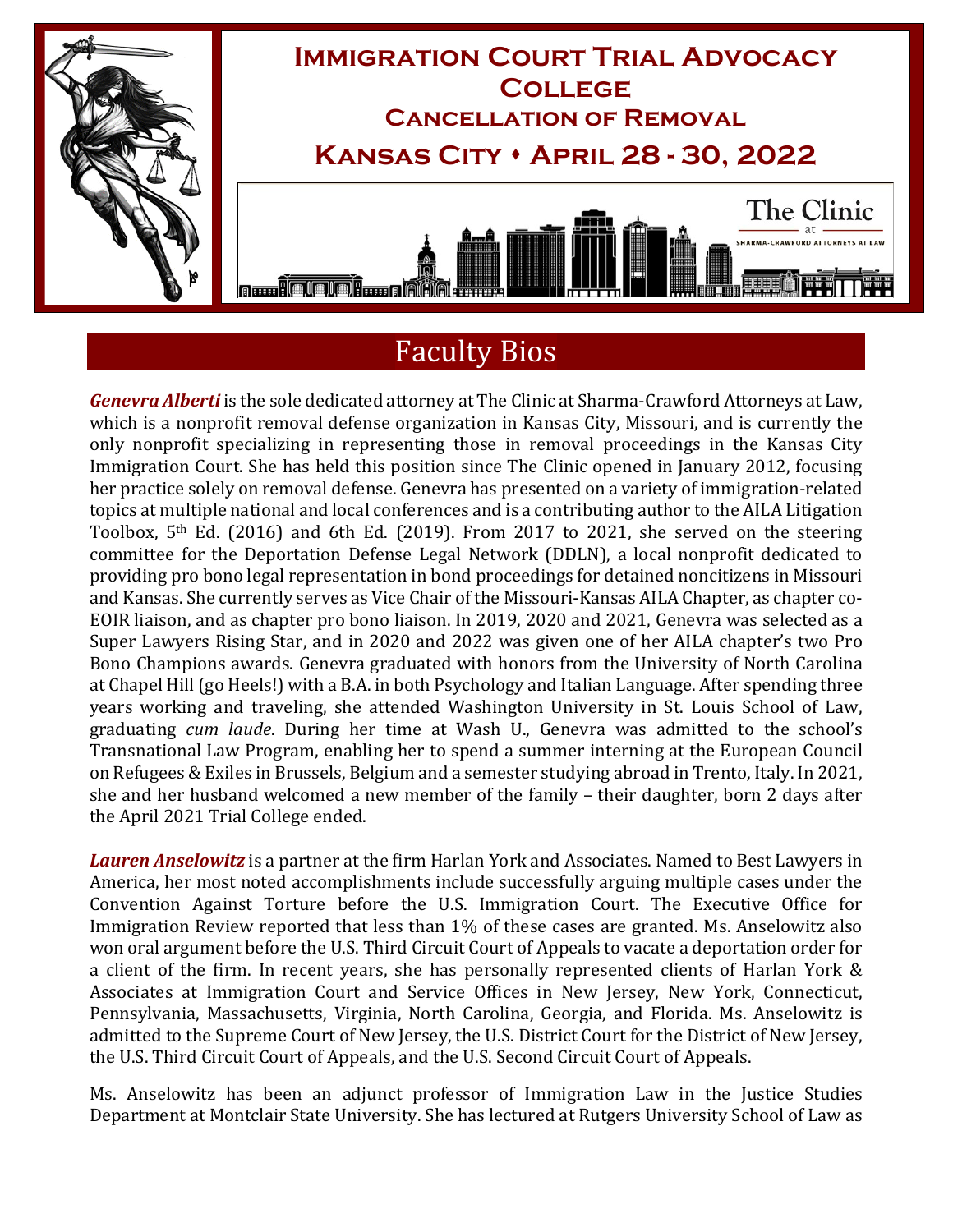well as before the New Jersey State Bar, the Federal Bar Association and the American Immigration Lawyers Association. She was honored as a Super Lawyers Rising Star for four years. A graduate of North Carolina State University and Seton Hall Law School, Ms. Anselowitz earned a Master of Arts Degree from the John C. Whitehead School of Diplomacy and International Relations. She also attended the American University in Cairo, Egypt and served in the field of international criminal law at the Special Court for Sierra Leone. She previously lived in Pretoria, South Africa and has spent time in Botswana, Zimbabwe, Zambia, Senegal, the Gambia, Ethiopia and Morocco.

*David Bell* graduated from the University of Pennsylvania (Wharton School) with a degree in accounting and finance. After college, David earned his law degree and LL.M. (Taxation) from New York University School of Law. After three years at the firm now known as Stinson LLP, David went to work as a trial attorney with the Public Defender's Office in Kansas City, Missouri. David remained with the Public Defender's Office for six years. While at the Public Defender's Office, David received the Charles M. Shaw Award for Excellence in Trial Advocacy and was named one of the 16 Up & Coming Lawyers by the Missouri Lawyers Weekly in 2006. David joined the law firm of Wyrsch Hobbs & Mirakian, P.C. in July, 2007 and he is now a shareholder. His primary practice is criminal defense in state and federal courts.

*Kelly Driscoll* received a Bachelor of Arts degree in Psychology from the University of Kansas in 2000 and her Juris Doctorate from Washburn University School of Law in 2005. After spending a year at a private firm, Kelly started working for the Board of Indigent Defense Services (Hutchinson office) in August 2006, where she remained for almost 9 years. In July 2015, Kelly transferred to the Johnson County Public Defender's Office and in October 2015, was promoted to Deputy. Kelly handles all types of felony criminal matters, focusing primarily on person felony crimes. She has tried approximately 45 cases. In addition to her work at the PD's office, Kelly is an instructor for Hutchinson Community College, where she teaches online courses to those working towards a paralegal degree. Kelly loves dogs and volunteers much of her free time with Always and Furever Midwest Animal Sanctuary, a rescue located in Spring Hill, Kansas, that focuses on saving the lives of senior dogs in high kill shelters. Kelly also enjoys wine, KU basketball, traveling, coffee, and reading. She lives in Olathe with her husband, their son, 4 dogs and 1 mean cat.

*Lindsay Gray* Lindsay Gray is the CEO of VECINA, a nonprofit organization focused on mentoring pro bono attorneys representing asylum seekers, refugees, and unaccompanied children. The organization provides training and mentoring for attorneys who do not have experience with immigration law but want to fight back against the terrible injustices perpetrated against immigrants. Lindsay is based in Austin, Texas and for the past eight years has run a small immigration firm representing clients in a wide variety of immigration matters. Prior to becoming an immigration lawyer, Lindsay was a public defender for the Colorado State Public Defender's Office. There she represented hundreds of clients in many aspects of litigation, including bond hearings, motions, and over twenty jury trials. Outside of her law practice, Lindsay is an adjunct professor of law at Washington University in St. Louis, where she teaches Immigration Law in the online LLM/MLS program. Lindsay loves spending time outside with her husband, Steve, and her two daughters, Lilah (9) and Ellie (7).

*Hon. John R. O'Malley* was born and raised in Kansas City, MO and received his BA ('70) and JD ('73) from St. Louis University. Judge O'Malley worked at the City Counselor's office in St. Louis for two years, then in private practice in Kansas City and Grandview, MO for 14 years. In 1989, he was appointed as a Circuit Judge in Jackson County, MO and served two terms as Presiding Judge. Judge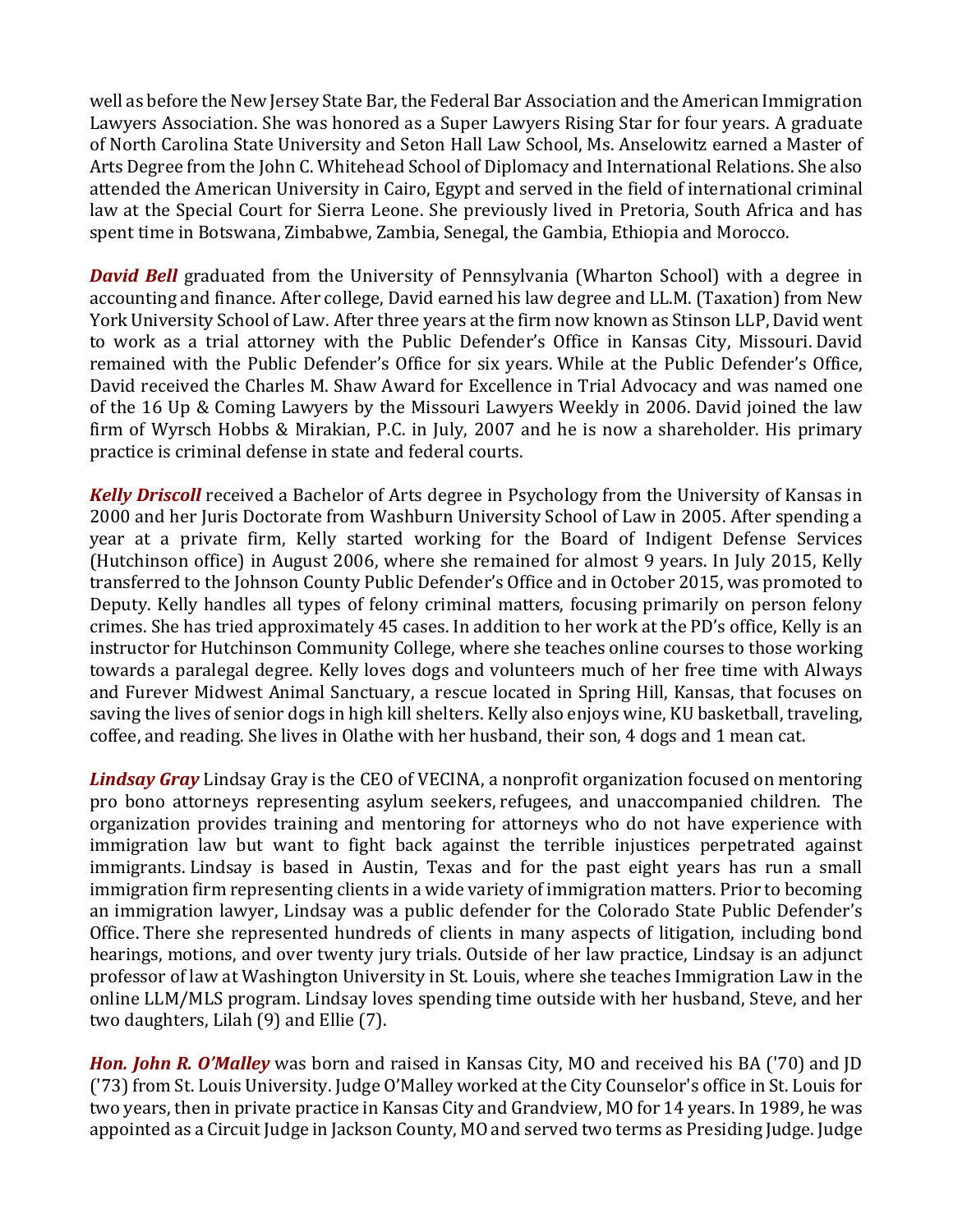O'Malley has been the Chairman of the Judicial Discipline Commission of Missouri, Chairman of the Supreme Court Circuit Court Budget Committee, and various other committees. Judge O'Malley was a state judge until 2009 when he became the first Immigration Judge at the Kansas City Immigration Court. He retired from there 6 years later. From 1975 to 2008, Judge O'Malley also taught as an adjunct faculty member at various colleges including Rockhurst University, Avila University, and all of the local Metropolitan Community Colleges. Judge O'Malley completed 26 years in the US Army Reserve JAG Corps and retired at the rank of Lt. Colonel. He was a lecturer on ethics in the US Army JAG Corps and taught Legal Ethics to undergrad paralegal students for many years. He continues to hear cases as a senior judge in Missouri state courts and to do mediations.

**Davorin J. Odrcic** is based in Milwaukee with a focus on removal defense and post-conviction relief for noncitizens. He is the author of the *Immigration Consequences of Wisconsin Criminal Offenses*, which was published by the State Bar of Wisconsin in 2015. Davorin also served as program chair for the Wisconsin State Bar's seminar titled *Beyond Padilla v. Kentucky: The Immigration Consequences of Criminal Convictions*. The seminar earned the State Bar a national award for Outstanding Achievement in Programs by the Association for Continuing Legal Education (ACLEA).

In 2014, the U.S. Department of Justice conferred the Distinguished Public Service Award on Davorin regarding his pro bono legal service for the family members of the victims of the violence at the Sikh Temple in Oak Creek, Wisconsin. For the past four years he has been selected in *Best Lawyers*® in the field of immigration law. Davorin is the former chapter chair for the Wisconsin chapter of AILA. He is a 2001 graduate of Notre Dame Law School.

*Lorena Rivas* is an experienced and accomplished trial attorney with the Tulsa Law Firm of the Lawyers of Kendall Whittier, where her practice encompasses both family and immigration law. As a member of the American Immigration Lawyers Association (AILA), much of Lorena's work centers on the legal representation of individuals who are facing the numerous and complicated immigration laws of the United States in affirmative and defensive cases. For a fourth consecutive year, Lorena was recognized as one of the nation's most outstanding immigration attorneys. Super Lawyers recognized Lorena to its prestigious Super Lawyers® Rising Stars list. For her notable efforts, Lorena was the recipient of the 2018 Fern Holland Award, which is annually given to a lawyer who advocates for human rights or the empowerment of women, and was selected as a 2018 Super Lawyers Rising Star. Additionally, she was selected to speak at the annual American Immigration Council's American Heritage Awards in Orlando, Florida for their American Dreams speech contest in July 2019. She is the past chair of the immigration law section for the Oklahoma Bar Association (OBA) and has served on various committees with AILA. She was nominated for the 2015 Williams Women of Inspiration Award and is a member of Leadership Tulsa Class 60. Lorena graduated with a Juris Doctorate from the University of Tulsa College of Law where she not only graduated with honors, but also actively participated in the Immigrant Rights Legal Clinic.

*Hon. Lory D. Rosenberg* is CEO of IDEAS Consultation and Coaching at *[www.loryrosenberg.com](http://www.loryrosenberg.com/)*, a senior advisor and attorney at Immigrant Defenders Law Group, and a sought-after immigration lawyer, legal mentor and certified professional and personal life coach. Ms. Rosenberg provides cutting-edge legal analysis and strategies to resolve complex cases and appeals, and helps attorneys overcome business, personal and financial blocks, manage stress and mindset challenges, and reconnect with their vision of making a difference. A national speaker and trainer,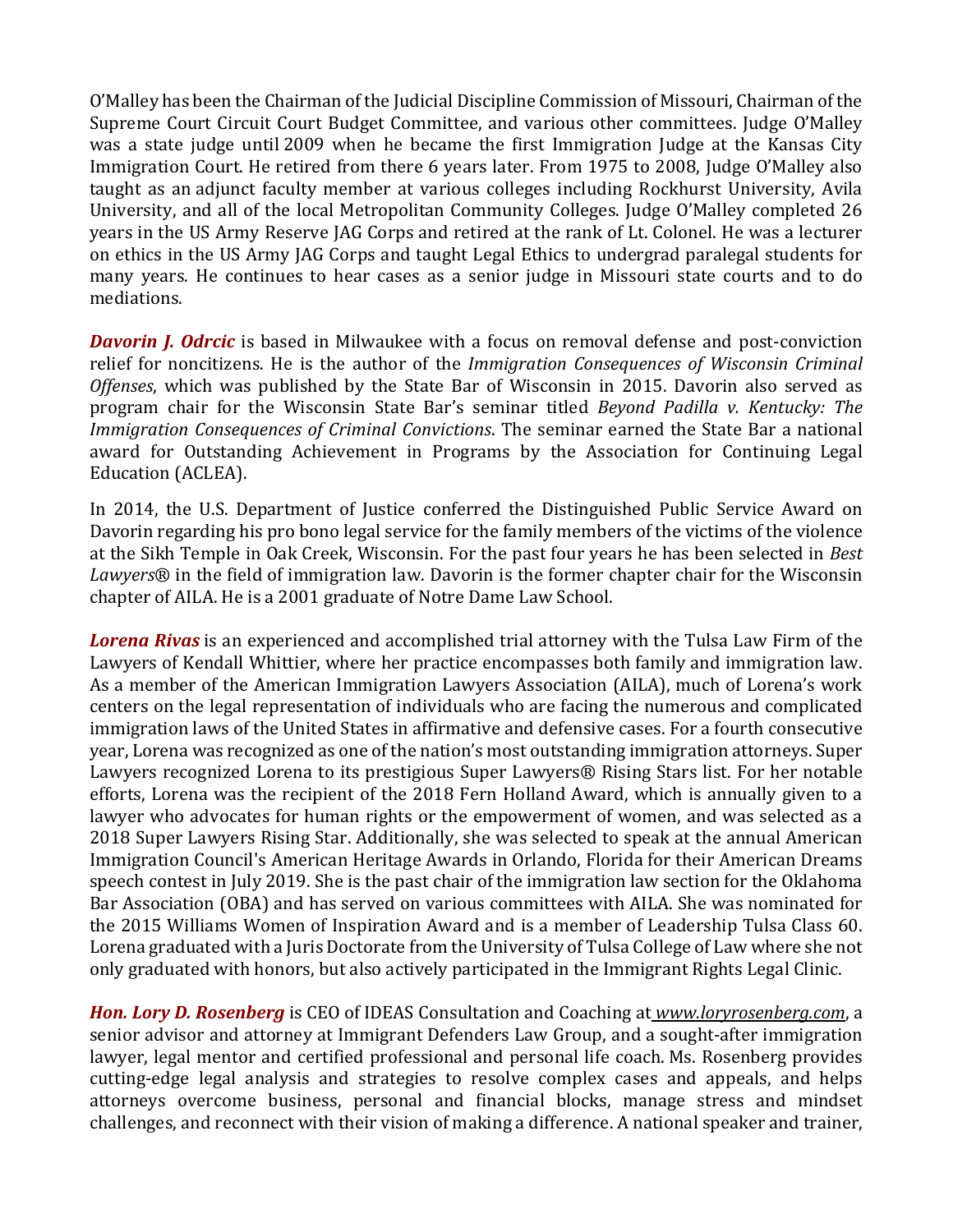Ms. Rosenberg currently is active in efforts to defend due process and humanize brutal immigration enforcement processes. She previously served as an appellate judge on the Board of Immigration Appeals, is co-author of *Immigration Law and Crimes*, was an adjunct professor at American University, Washington College of Law, Director of the NLADA Defending Immigrants Partnership, Director of the AIC Legal Action Center, and founder of the Centro Presente, Central American asylum seekers' legal and pro bono programs. She previously participated in the Association of Refugee Law Judges, and presently is active in the former IJ and BIA Judges Roundtable. Ms. Rosenberg served as a member of the Board of the Federal Bar Association Immigration Law Section, was elected 3 times to the American Immigration Lawyers Association (AILA) Board of Governors, and is the recipient of its Arthur Helton Human Rights Award, and the Edith Lowenstein Award for advancing the practice of immigration law.

*Hon. Susan G. Roy* began her legal career through the Department of Justice Attorney General Honors Program, as an Attorney Advisor at the Board of Immigration Appeals. She then became an Assistant Chief Counsel and National Security Attorney for Immigration and Customs Enforcement. From 2008-2010, she served as an Immigration Judge in Newark, NJ. Sue then entered private practice and is now the owner of a law firm which specializes in complex immigration cases.

Sue is currently the Chair of AILA-NJ, serves on the National EOIR/ICE Committee, and is a past Chair of the NJBSA Immigration Law Section. She is currently the Secretary of the Municipal Court Practice Section. She is a member of the Round Table of Former Immigration Judges, which has authorized over 45 *amicus curiae* briefs in immigration cases before the Supreme Court, the Circuit Courts and cases certified to the U.S. Attorney General. In 2019, she, along with the other Round Table members, was a recipient of the AILA Advocacy Award, and in 2017, she was awarded the NJ Federal Bar Association's Pro Bono Advocacy Award.

In addition, Sue has been a speaker and/or moderator on CLE panels for AILA national, regional and local conferences, as well as for the NJSBA and NJICLE; NYSBA; Federal Bar Association; has been a guest speaker at numerous laws schools; and has testified before the NJ State Supreme Court, and the NJ Senate and Assembly on immigration and criminal issues. She serves on the Board of Trustees for the Latin American Legal and Education Defense Fund; Haven House, Inc., and is an attorney mentor for the American Immigration Council. Sue has also authored two articles for the NJ Law Journal: Walk/Don't Walk: How the Legalization of Marijuana in New Jersey Will Affect Non-Citizens, Oct. 2018; and How the Sins of the Father Can Affect a Child's Claim to Citizenship, Feb. 2017.

*Elina Magaly Santana* is co-founder of Santana Rodriguez Law, P.A., an immigration firm based in Miami, Florida. Elina focuses her immigration practice on Family-based and Marriage-based Residency, Waivers, Naturalization, and Deportation Defense (including Asylum & Cancellation of Removal). She is best known in the immigration community for her waiver expertise and her work defending against marriage fraud accusations. Elina is currently the Chair of the AILA South Florida Chapter. She is also a Board Member for Capital Good Fund, a social change organization that uses financial services to tackle poverty in the U.S., including providing non-predatory immigration loans to families in need of funds to hire a lawyer and pay filing fees. Elina is one of the proud administrators of the "Nerdy Immigration Lawyers" Facebook group and manages 22 immigration-specific WhatsApp mentoring groups containing 2000+ attorneys nationwide. She is an avid networker and a dog lover who volunteers with rescue groups in her free time. Elina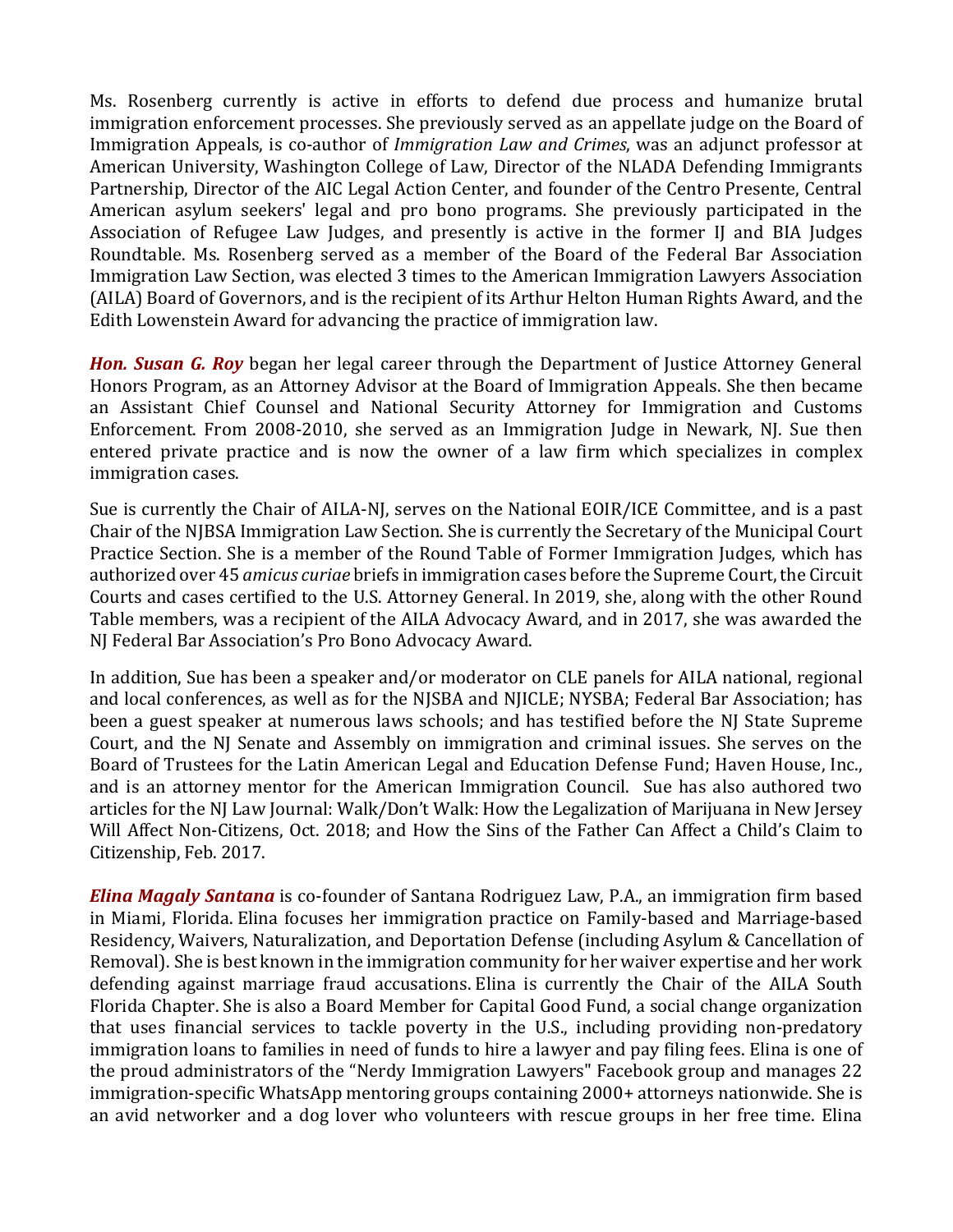earned her JD from Boston University (BU) School of Law and her BA in both Sociology and Spanish Literature at New York University (NYU) with high honors. She is a fluent Spanish speaker who was raised in Miami, Florida by a proud Cuban-American immigrant family. Also, no matter how many pictures of your kids you show her, she will still think her dogs are cuter.

*Hon. Paul Schmidt* was appointed as an Immigration Judge at the U.S. Immigration Court in Arlington, Virginia in May 2003 and retired from the bench on June 30, 2016. Prior to his appointment as an Immigration Judge, he served as a Board Member for the Board of Immigration Appeals, Executive Office for Immigration Review, in Falls Church, VA, since February 12, 1995. Judge Schmidt served as Board Chairman from February 12, 1995, until April 9, 2001, when he chose to step down as Chairman to adjudicate cases full-time. He authored the landmark decision *Matter of Kasinga*, 21 I&N Dec. 357 (BIA 1996), extending asylum protection to victims of female genital mutilation. He received a Bachelor of Arts degree from Lawrence University in 1970 (cum laude), and a Juris Doctorate from the University of Wisconsin School of Law in 1973 (cum laude; Order of the Coif). While at the University of Wisconsin, he served as an editor of the Wisconsin Law Review. Judge Schmidt served as acting General Counsel of the former Immigration and Naturalization Service ("INS") (1986-1987; 1979-1981), where he was instrumental in developing the rules and procedures to implement the Immigration Reform and Control Act of 1986. He also served as the Deputy General Counsel of INS for 10 years (1978-1987). He was the managing partner of the Washington, DC, office of Fragomen, Del Rey & Bernsen (1993-95), and also practiced business immigration law with the Washington, DC, office of Jones, Day, Reavis and Pogue from 1987-92 (partner, 1990-92). Judge Schmidt also served as an adjunct professor of law at George Mason University School of Law in 1989 and at Georgetown University Law Center (2012-14; 2017–). He has authored numerous articles on immigration law, and has written extensively for the American Immigration Lawyers Association. Judge Schmidt is a member of the American Bar Association, the Federal Bar Association, and the Wisconsin and District of Columbia Bars. Judge Schmidt was one of the founding members of the International Association of Refugee Law Judges ("IARLJ"). In June 2010, Judge Schmidt received the Lucia R. Briggs Distinguished Achievement Award from the Lawrence University Alumni Association in recognition of his notable career achievements in the field of immigration law. Since retiring, in addition to resuming his Adjunct Professor position at Georgetown Law, Judge Schmidt has established the blog immigrationcourtside.com, is a member of the Round Table of Former Immigration Judges, is an Americas Vice President of the IARLJ, serves on the Advisory Board of AYUDA, and assists the National Immigrant Justice Center/Heartland Alliance on various projects, as well as speaking, lecturing, and writing in forums throughout the country on contemporary immigration issues, due process, and U.S. Immigration Court reform.

*Michael Sharma-Crawford* is an aggressive litigator and compassionate advocate of fairness in immigration law. As a former law enforcement officer, Michael has a deep understanding of the challenges of immigration law enforcement, detainment issues and litigation. Michael frequently handles complex immigration proceedings where current statutes require greater experience and understanding. Michael frequently lectures at the AILA national and mid-year conferences. He has also lectured about immigration law to the Kansas and Missouri Bar Associations, and Kansas and Missouri Public Defenders.

Michael was one of the attorneys who was counsel on the successful Supreme Court appeal, *Mellouli v. Lynch*, 135 S. Ct. 1980 (2015). He has successfully argued other cases before the Circuit Courts of Appeal and has handled many successful matters before the Board of Immigration